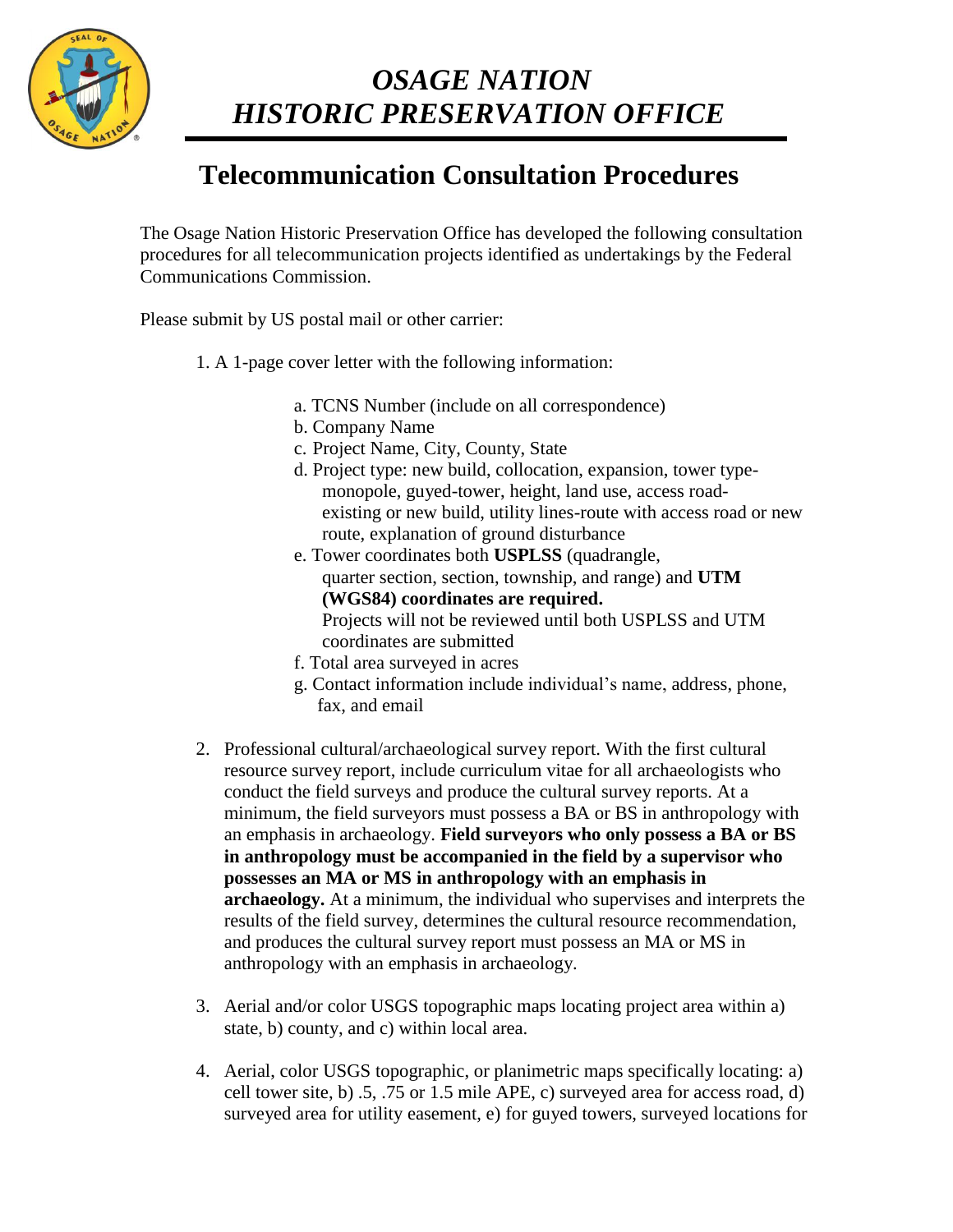guy anchors, f) surveyed staging area, and g) location of archaeological and historic sites in the APE and in the close vicinity of the APE. Do not submit hand drawn or hand annotated maps.

- 5. Project site plan maps depicting labeled shovel test locations. Do not submit hand drawn or hand annotated maps. **At a minimum, shovel tests need to be at the center and four corners of the cell tower lease area, all guy anchor locations, throughout the access road and utility easement, and staging area. The minimum shovel test density for access roads and utility easements is 1 every 20 m. Shovel test minimum width is 40 cm. Shovel test minimum depth is to 50 cm or sterile soil, whichever is encountered first. If terminated before sterile soil is reached, please provide an explanation either in the text or in the shovel test table. Excavated shovel tests must be screened using a 0.25 in mesh screen, dug in stratigraphic or 10 cm levels, and measurements must be recorded in centimeters.**
- 6. Table listing shovel test locations, width (cm), depths (cm), soils, and results.
- 7. Site photographs in color, specifically images with exact location of a) cell tower construction site by taking shot with cell tower/base/compound location marked by stakes or flagging, b) guy anchor locations, c) access road, d) utility easement, and e) staging area.
- 8. A copy of the review letter or TCNS e-response from the State Historic Preservation Office and all other state-mandated review offices.
- 9. **DO NOT SEND INCOMPLETE PACKETS OF INFORMATION. IF INCOMPLETE PACKETS ARE RECEIVED, THEY WILL BE PLACED IN THE ON-HOLD FILE AND REVIEWED WHEN ALL OTHER COMPLETE PACKETS ARE PROCESSED AND REVIEWED. WE WILL NO LONGER ACCEPT SHPO LETTERS OR OTHER MISSING INFORMATION BY EMAIL.**

Exceptions for information submission:

A. **Collocations** that **do not involve any ground disturbance**. Please submit the applicable information from item numbers 1, 3, and 7 above.

B. **Collocations or new towers** that **do involve ground disturbance and** are in a location that **previously experienced significant ground disturbance**. Please submit the applicable information from item numbers 1, 3, 4, 7, and 8 above. In addition, please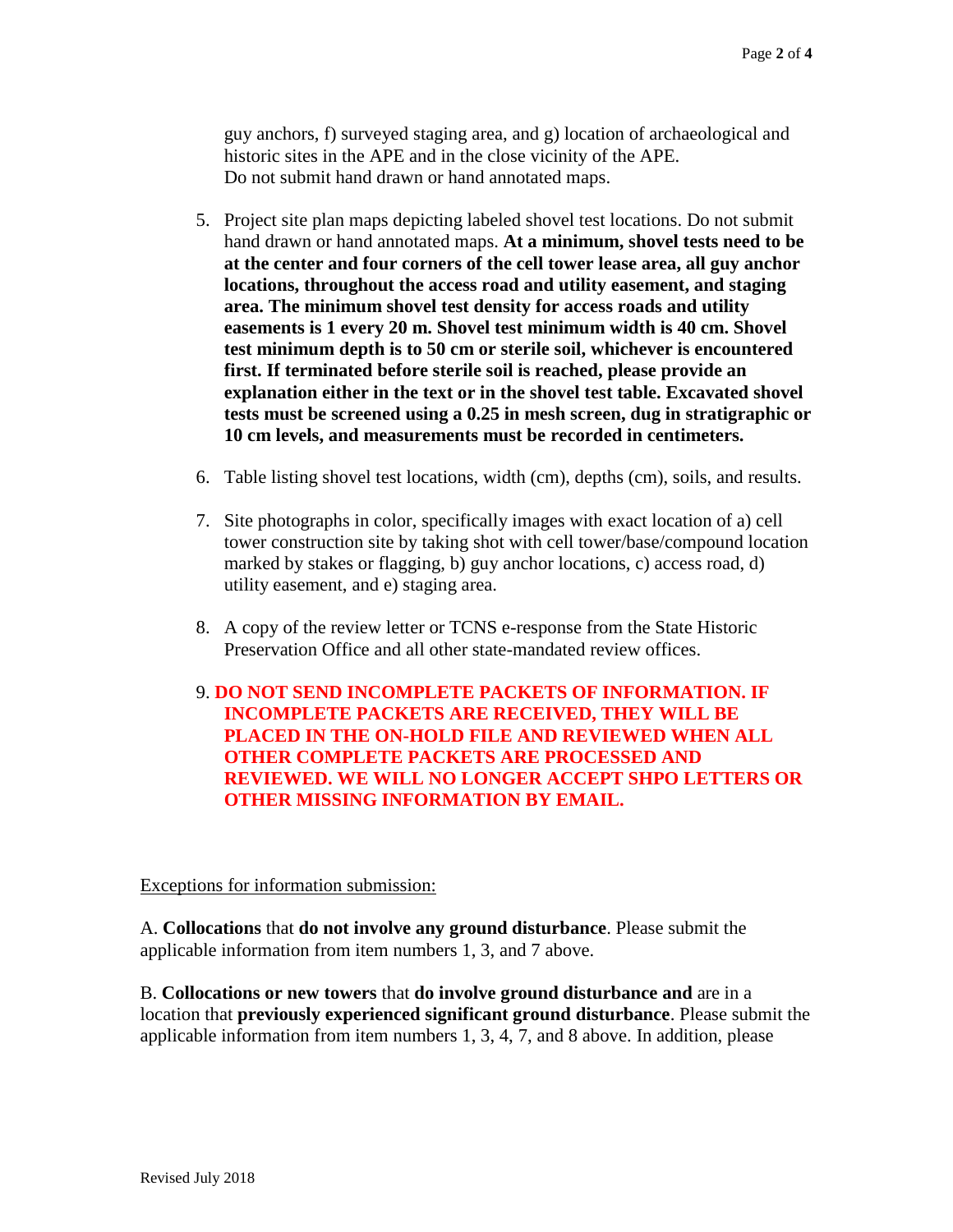provide documentation that confirms the significant ground disturbance claim, i.e. photographs, past land use, and/or inspection by a qualified archaeologist.

**Please do not email documentation**; it will be deleted without being opened. Mail one printed color copy of all documentation accompanied with a CD version.

Please see below the *Standards for Cultural Resource Survey Reports*.

Use only the following contact and address information:

Dr. Andrea A. Hunter, THPO Osage Nation Historic Preservation Office 627 Grandview Pawhuska, OK 74056

Phone: 918-287-5328 Fax: 918-287-5376